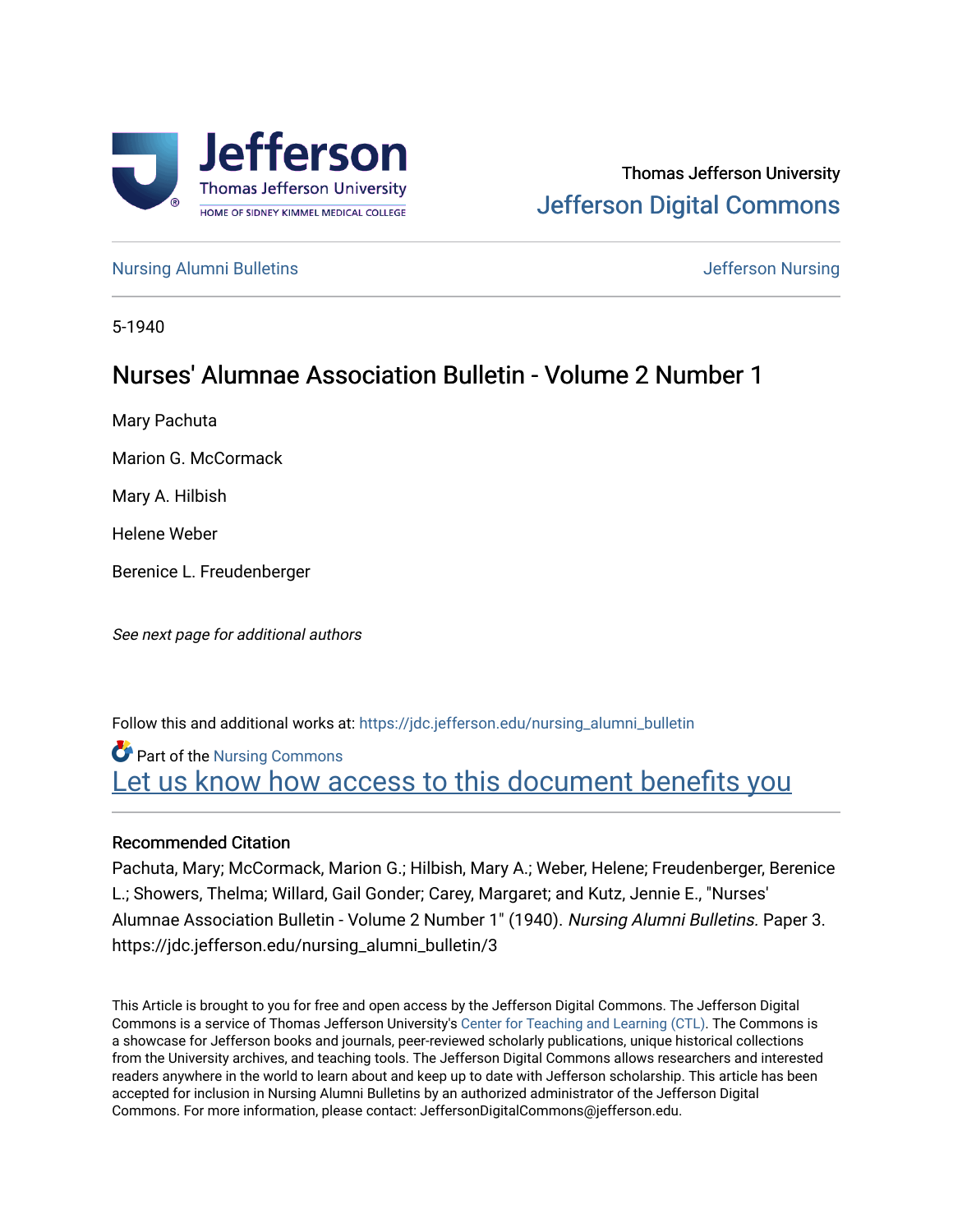# Authors

Mary Pachuta, Marion G. McCormack, Mary A. Hilbish, Helene Weber, Berenice L. Freudenberger, Thelma Showers, Gail Gonder Willard, Margaret Carey, and Jennie E. Kutz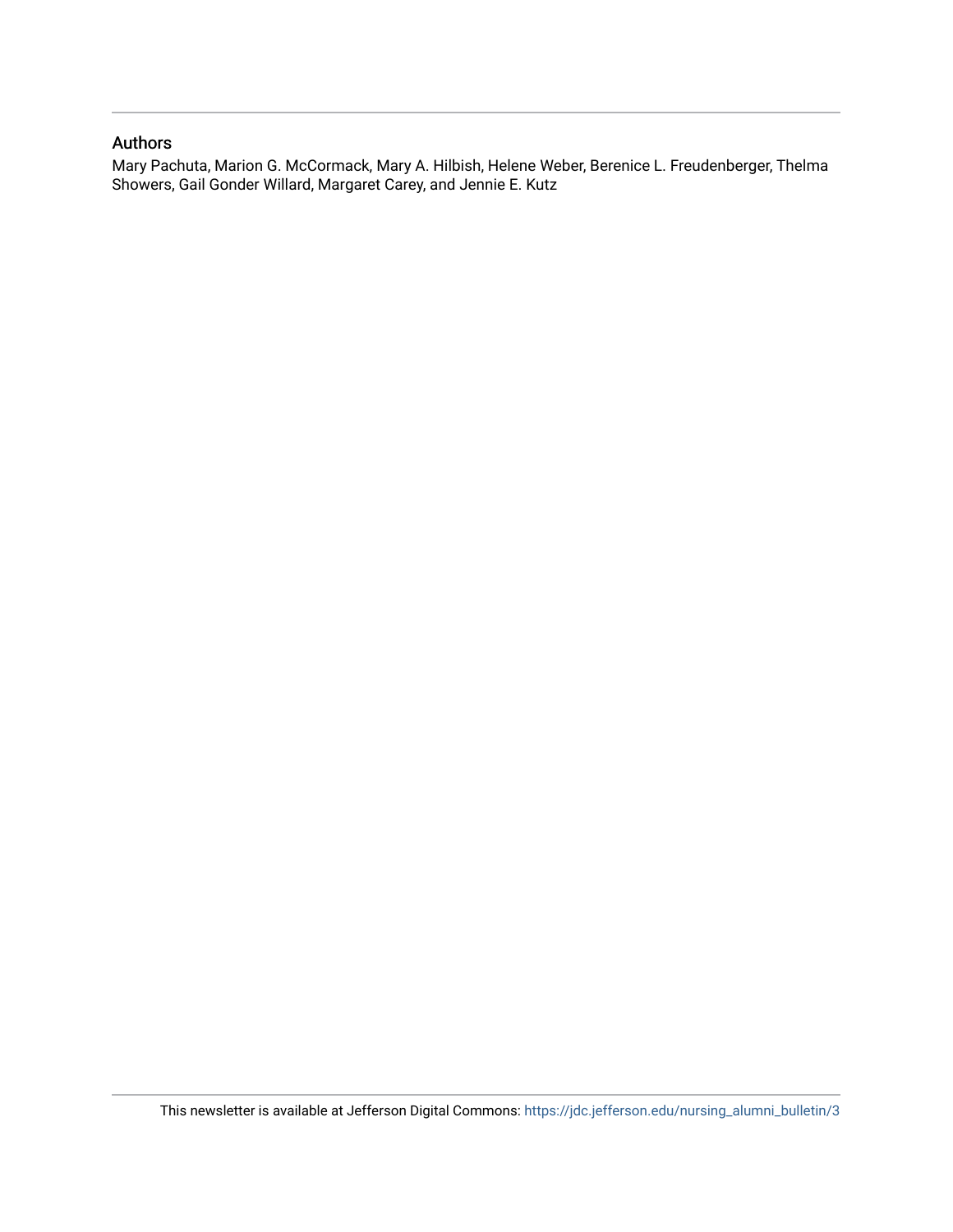DU. H. K. Mohler

# **NURSES ASSOCIATION**



# **ALUMNAE BULLETIN**

Vol,. II, No. 1 MAY, 1940

# **MARCH OF ACTIVITIES**

Progressive strides in activities have been made through the expert supervision and guidance of Mrs. Mildred Brown, whom we welcomed in December. A survey revealed a classification of students interests to be: Creative,  $20\%$ ; Social,  $67\%$ ; Athletic, 13%. Activities and numerous events followed to form (1) an integral part in our routine, (2) the foundation of extra curricular<br>history. Swimming, Tennis and Swimming, Tennis and other sports were made available for participation; ping pong tournaments began, card sharks enjoyed bridge lessons, choral, dramatics and book clubs and a class for Bible study were established.

Birthday parties were featured for monthly babies. A friendly social gathering in "Rec Hall" for January, February, viewed the gay peasant dances, typically costumed of Hungary; and March, the Wonder of the Puppets.

The annual Senior Hallowe'en Party with the usual march of masqueraders, introduced a novel entertainment — an autopsy, with the passing of weird inanimate organs among the guests.

A Chemistry Show held in the Medical College, November 12th, displayed scientific splendor of gases liquefied air and such—to the utmost. The exhibit was produced by Franklin Institute representatives.

The evening of January 19th, brought a mad dash of excitement with shouts of "If only I could find a derby", "Do you wear size  $3\frac{1}{2}$  evening slipper?" Mat. has plenty of baby bottles, but where in the home. This was the Scavenger Hunt.

Artists of unusual ability displayed their talents on Music Night programs given February 3rd, March 9th. Refreshments were served and members danced to popular airs of nickelodeon. The program and musical instructions by Mr. Johnson are<br>made possible by the Women's possible by the Women's Board.

The classic relationship of Biglittle sister companionship was renewed with a "By George" Party on Washington's Birthday, demonstrating a high scale of appropriate entertainment.

Pies, cherry, custard, apple, hamburgers and frankfurters did their bit for the Senior Fund. Clever auctioneering, expert handling and attractive display swelled the treasury after the Rummage Sale.

The Brown College of Nonsense made a deep dent in our history making progress on March 7th. Crediting its Smart Guys with gold keys, drawing giraffes, which appeared more than mouselike. translation of slangology, drama of the nursery rhyme, a German band, resounding queer music between laughs, composed the fun of the course.

With shamrocks and green bows tucked in one's hair, the students hopped to an original square dance of the Pig in the Parlor Reel. Refreshments, singing, games, jokes added to our amusement March 15th, at the "Wearin of the Green" Party.

Lastly, the "Nosokomos", centering mostly about the above activities, is, we are informed, already in "hi gear" production having gone to press March 14th. Individual sketches depicting intimate characterizations of all students, and the large variety of pictures make it an outstanding issue. Thus with the speed of the press, terminates the senior March of Activities.

> MARY PACHUTA, *Senior Reporter.*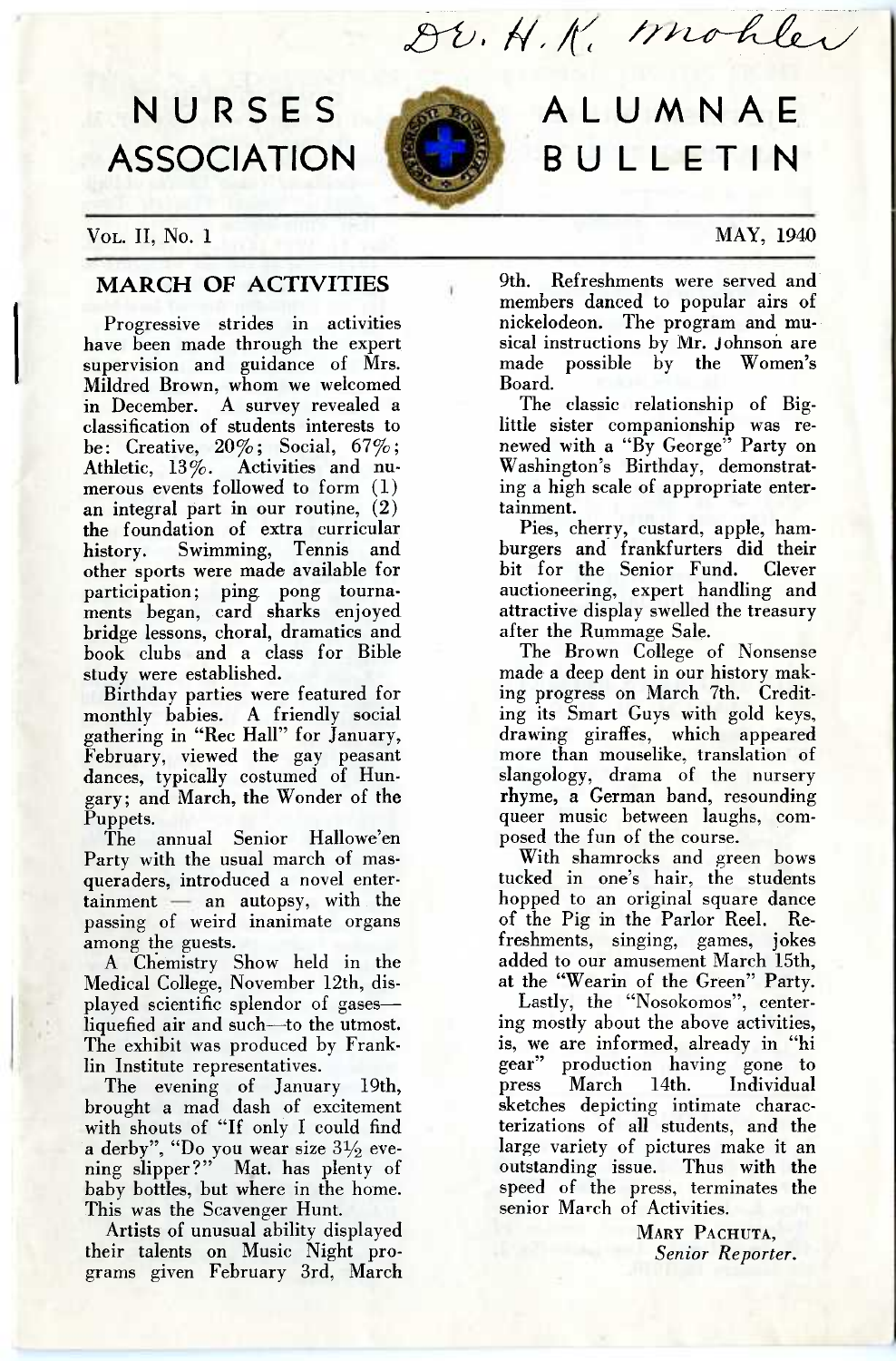# JEFFERSON NURSES' ALUMNAE BULLETIN

## *Published Annually*

#### Publication Committee:

FRIEDA A. GRUNDKOVSKI *Editor* 

> MARIE SCHERER MARTHA BILAND HELYN LONG

*Address all communications to:*  JEFFERSON NURSES' ALUMNAE BULLETIN

# Jefferson Hospital Philadelphia, Pa.

#### **TREASURER'S REPORT MARCH** 30, 1940

| Relief Fund \$3,598.28                    |  |
|-------------------------------------------|--|
| Scholarship Fund $\ldots \ldots 2,406.80$ |  |
| General Fund $\ldots$ 1,384.77            |  |

# Total  $\dots \dots \dots \dots \$  7,389.85

Number of Members having paid Dues for 1940 total 397.

#### **"IT'S A DATE"**

Alumnae Day at the Warwick Hotel, May 18th.

Luncheon at 1 P. M., \$1.25 plate. Dance 9 P. M. to 1 A. M., \$3.00 couple.

Let's get together—to one or both —for lots of fun and frolic.

# **LOYALTY**

Elizabeth Jones, '11, made a special trip from Coatesville, Pa., to cast her votes for our candidates (Berenice L. Freudenberger and Helene Weber) at the Annual election of Officers of District Association No. 1, on January 18, 1940.

# **COMING EVENTS**

April 19, 1940 (Friday), 7:30 P. M. —Alumnae Meeting.

April 23, 1940 (Tuesday), 8:30 P. M. —Graduate Nurses' Chorus of Philadelphia Annual Concert, Town Hall, Philadelphia. May 17, 1940 (Friday), 7:30 P. M. —Election of Officers. Reports of delegates to the A. N. A. May 18, 1940-8th Annual Luncheon and Dance, Warwick Hotel. April 25, 1940 (Thursday), 8 P. M. —Commencement Exercises of the

Class 1940, in the Amphitheatre, Jefferson Hospital.

#### **JEFFERSONEWS**

Mary Call Hilbish, '14, wrote that she enjoyed her first visit here since graduation, in 1938.

Cora Baker, '10, has been floor Supervisor at the Gradaate Hospital for eleven years.

Nellie Miller Mehler, '17, visited Grace Boller, in August, 1938. She plans to attend our Fiftieth Anniversary in 1942.

Agnes Shock, '22, of Selingsgrove, visited here this spring. She would like to hear from the "Jeff" girls in her vicinity.

Ruth Bray, '10, will soon return to Africa for missionary work.

In October, 1939, Miss Miriam Brunner, B.S., R.N., was transferred to the educational department of the School of Nursing and is teaching Nursing Arts.

Members of the teaching staff now number four, and all receive salaries from the Ross V. Patterson Fellow. ship and Teaching Fund.

Enrollment in the school now numbers 230 students. There are 75 graduate nurses exclusive of the teaching staff.

Commencement exercises will be held in the Clinical Amphitheatre, on Thursday, April 25, 1940, for sixtyseven graduates.

**IN FLORIDA FOR WINTER**  Ednah Jackson, Margery Bargar,

Ellen Crawford, Elva Schoen. Laura Dewitt, '32, is in Naval Service in Panama.

# THE A.N.A. CONVENTION

This will be the third time Philadelphia has been hostess to the National Convention. The first time was in 1904, when the attendance was only a few hundred, again in 1917, when the attendance numbered about 1200.

This year we are looking forward to the attendance from 7500 to 10,000 nurses at the various meetings. The program will be unusually fine and there will be ample opportunity for discussion of the many challenging problems that are confronting nurses today. Plan to attend as many meetings as possible.

There will be a dinner for Pennsylvania nurses. Watch the bulletin hoards in the hotels and at Convention Hall for the notice of the exact time and place, and be sure to make reservation. This will afford us opportunity to meet our graduates who now live out of the State.

Last but not least, will be the follow up of the convention, with the Alumnae Day of our Alma Mater. May 18, Luncheon at the Hotel Warwick. Don't fail to include this important event in your convention activities.

The opening of the convention will be a memorial to Florence Nightingale. This service will be held in the Academy of Music, Sunday evening, May 12th. From this date, during the week, and including celebration of our Alumnae Day, will be full of instructive material.

# \* \* \* \* \*

## GREETINGS!

To each and every member of our Alumnae Association far and near.

We at home have a twofold pleasure for this year, we not only hope to welcome you to our Eighth Jefferson Class Day Reunion Luncheon, on May 18, 1940, but we will also play our part in the Hostess Activities for the Biennial Convention of the American Nurses' Association which will convene in Philadelphia, the week of May 12, 1940, at Convention Hall.

A warm welcome awaits you.

MARION G. MCCORMACK, *President.* 

# **KEEPING UP THE FIGHT**

Watching by the patient in the middle of the night,

With the little microbes putting up a fight.

Sometimes with a hypo', sometimes with a pill,

Keeps you mighty worried, 'cause he's mighty ill.

Seeing how he suffers, seeing all the pain

Makes you keep on fighting till he's well again.

Watching by the patient, doing all you can,

Keeping' up his courage, fighting like a man.

Never be discouraged, case is never lost

Fighting like a soldier till the bridge is crost.

Sometimes think it's useless, seems it's all in vain,

Still it's worth the effort, keeping in the game.

Never be a slacker, cost you what it will!

Fight the little microbe with the little pill.

Watching with the patient all the weary night,

With your little hypo', keeping up the fight.

Chase the little bug! keep him on the run!

Till the battle's over and the case is won.

What is that you're asking, what is that you said?

No: It's not the patient, but the bug that's dead.

Put away your hypo', put away the pills,

Get your little pay-check, pay your little bills.

With your thread and needle, mend a few more tears,

Nurse is out of work again, but who the devil cares?

MARY A. HILBISH, *Class of 1914,* 

Reg. No. 2A-608.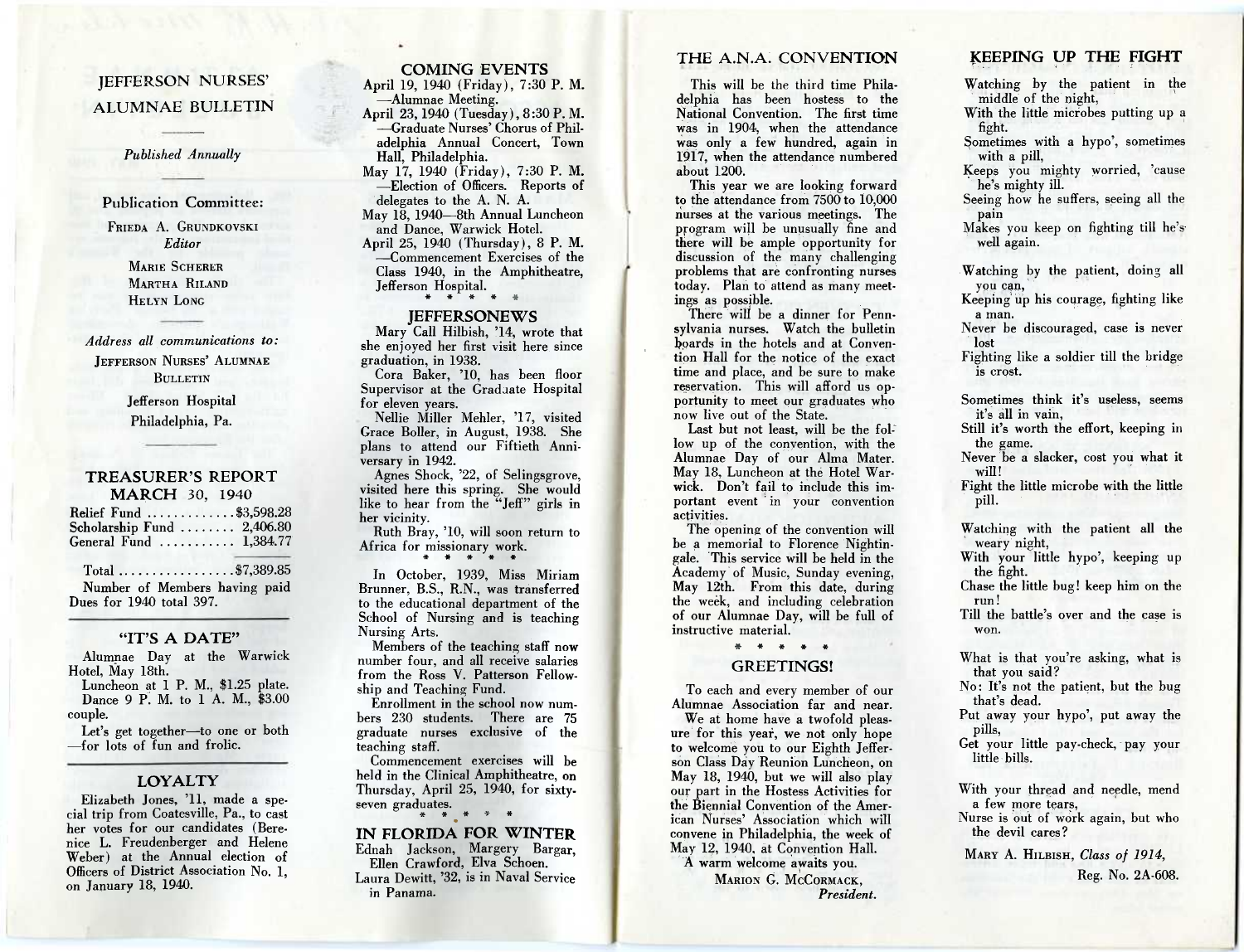# EIGHT HOUR COMMITTEE

Anything that we do, and do the best of which we are capable at the time should not be apologized for. What you find here is not as good a report as I had hoped for this issue. We are not working the eight hour day. I can, however, even without apology assure you that I hoped our efforts would have resulted in instituting the shorter working day. Nevertheless with renewed vigor and staunch support of our group, we cannot fail.

#### HELENE WEBER, *Chairman.*

\* \* \* \* \*

The next quarterly payment of the Inter-County Hospitalization Plan will be due in June. Seventy-five are now members in our group. Six nurses have benefited by this plan since our enrollment a year ago. New members will join at this same time.<br> $* * * * * *$ 

# NURSES WANTED

1400 Jefferson graduates to prepare and participate in our GOLDEN ANNIVERSARY, 1942.

Suggestions :—Keep your scrap books up to date. Collect class pictures or snap shots. Look up the old style uniforms. Send addresses from 1893 to 1943. Have you a HOBBY to exhibit? \* \* \* \* \*

I am glad to have the opportunity of expressing my appreciation to those members of the Association who loyally supported me for election to the office of Secretary-Treasurer of District Association No. 1. Though I lost to my worthy opponent, I am grateful to my colleagues for the time and effort expended in my behalf.

BERENICE L. FREUDENBERGER, R.N., Class 1927.

#### \* \* \* \* \*

#### CLASS OF 1926

Is circulating, a ROUND ROBIN LETTER among its members. Be sure to add a line and make corrections in addresses. At the luncheon on May 18th, we hope to hear the entire letter.

The Jefferson Nurses' Relief fund completes its third year, June 1st, 1940. Many have derived benefits from this fund and expressed their gratitude and appreciation for such a fund. Let's all work harder in order that we may increase the principal and give more aid to our ill members.

Any contributions are gratefully received, and I assure you it is for a, worthy cause!

7

i

Since June 1st, 1939 to May 1st, 1940, sixteen nurses, totalling 121 days, have received benefits.

\* \* \* \* \*

# CONVENTION NOTES

Jefferson has been invited to serve on the Registration Committee, at Convention Hall, for the Biennial Convention.

Many members of the Alumnae are serving on Committees for the Convention.

Nora Shoemaker,

Chairman of Property Comm. Ethel Hopkins,

Chairman of Luncheon Comm.

\* \* \* \* \*

#### ATTENTION MEMBERS

Publicity Committee asks if you have any items of interest, or letters from far-away classmates, please contact any of the members of the committee.

Marie Scherer Martha Riland Helyn Long Frieda Grundkovski, *Chairman* 

\* \* \* \* \*

American Nurses' Association, National League of Nursing Education and National Organization of Public Health Nursing Biennial Convention will be held at Philadelphia, May 12- 18, 1940.

The P. S. N. A. Convention will be held in Wilkes-Barre, Pa., October 21-25, 1940.

Helene Weber is a candidate for Second Vice-Chairman in the Private Duty Section of the A. N. A. Miss Weber has held office in the P. S. N. A.

# PINE STREET NEWS

I feel that I am hardly the one to give you the information you desire about "Pine Street" since I have only been here since the first of February. However, I will tell you my impressions on returning and you can use this if it will be of any help to you.

Certainly the whole idea of the Department has changed. When I was a student nurse here, patients were brought here to "cure" (this being rest in tuberculosis parlance) ; a few to get well and many to go out the back door. Now it is a very rare one that goes out the back door. Many go out the front door, back to their old jobs, to new jobs or to their families, secure in the knowledge that they are no longer hazards to their families or to the community. In this transition many changes have also taken place in the physical aspects of the building itself.

One improvement, finished in November, 1939, is our new kitchen. Anyone remembering the old one would feel she had been transported into a fairy land by a glimpse at the new one, complete down to newest electric refrigerators and silex coffee maker. And is Miss Kephart, our dietitian, proud of it!

Another change is in the reception room. This has been redecorated in blue with new booths, lights and leather furniture. It makes a very attractive introduction to our little Hospital.

The wards themselves have been refurnished since July, 1939, with all new furniture including beds, bedside tables, over-bed tables, chairs and center tables.

Even with all these things, I think we feel that probably the new Thoracic Unit is really the most important addition since that is the thing that enables us to treat our patients in a modern scientific manner. This Unit includes an up to date operating room, new laboratories, treatment rooms, x-ray equipment and surgical recovery rooms.

All of our patients are discussed at various times in the Conferences.

First in General Medical Conference. If at any time that Conference feels surgery is indicated in any particular case, the case is then referred to Surgical Conference. If this Conference corroborates the opinion of General Medical Conference the case is listed for the operation in our own operating room.

From November 16, 1938, the day our operating room opened, until March 16, 1940, we have done the following:

| Thoracoplasties  82                    |  |  |
|----------------------------------------|--|--|
| Phrenic crush  18                      |  |  |
| Pneumolysis  18                        |  |  |
| Extra pleural pneumothorax 6           |  |  |
| Thoracotomy $\ldots \ldots \ldots 2$   |  |  |
| $Bronchoscopy \ldots \ldots \ldots 26$ |  |  |
| Besides these we average about 50      |  |  |
| pneumothorax or pneumoperitoneum       |  |  |
| treatments a week.                     |  |  |

Miss Johanna Laise, Class of '39, is in charge of the Operating Room and Miss Helen Wintermyer, Class of '34, is nurse in charge of the wards.

Dr. Robert Charr and Dr. J. Woodrow Savacool have been appointed Joseph V. Horn Fellows for the study of pulmonary tuberculosis at the Department. They are studying: (1) Pulmonary vascular changes in tuberculosis in the artificially collapsed lung. (2) Behavior of tuberculosis cavities in relation to their location in the lung. (3) Pulmonary arterial rupture in fatal hemoptysis in tuberculosis. (4) Pathology of the collapsed lung.

We also hope very soon to have an active teaching programme for our student nurses, but that, among many other things, is still one of our nebulous ideas.

THELMA SHOWERS.

# \* \* \* \* \*

# CLASS OF 1915

This is your SILVER Anniversary. Bring 'em out!

\* \* \* \* \*

#### CLASS OF 1916

Work next year to have everyone present to celebrate YOUR SILVER Anniversary.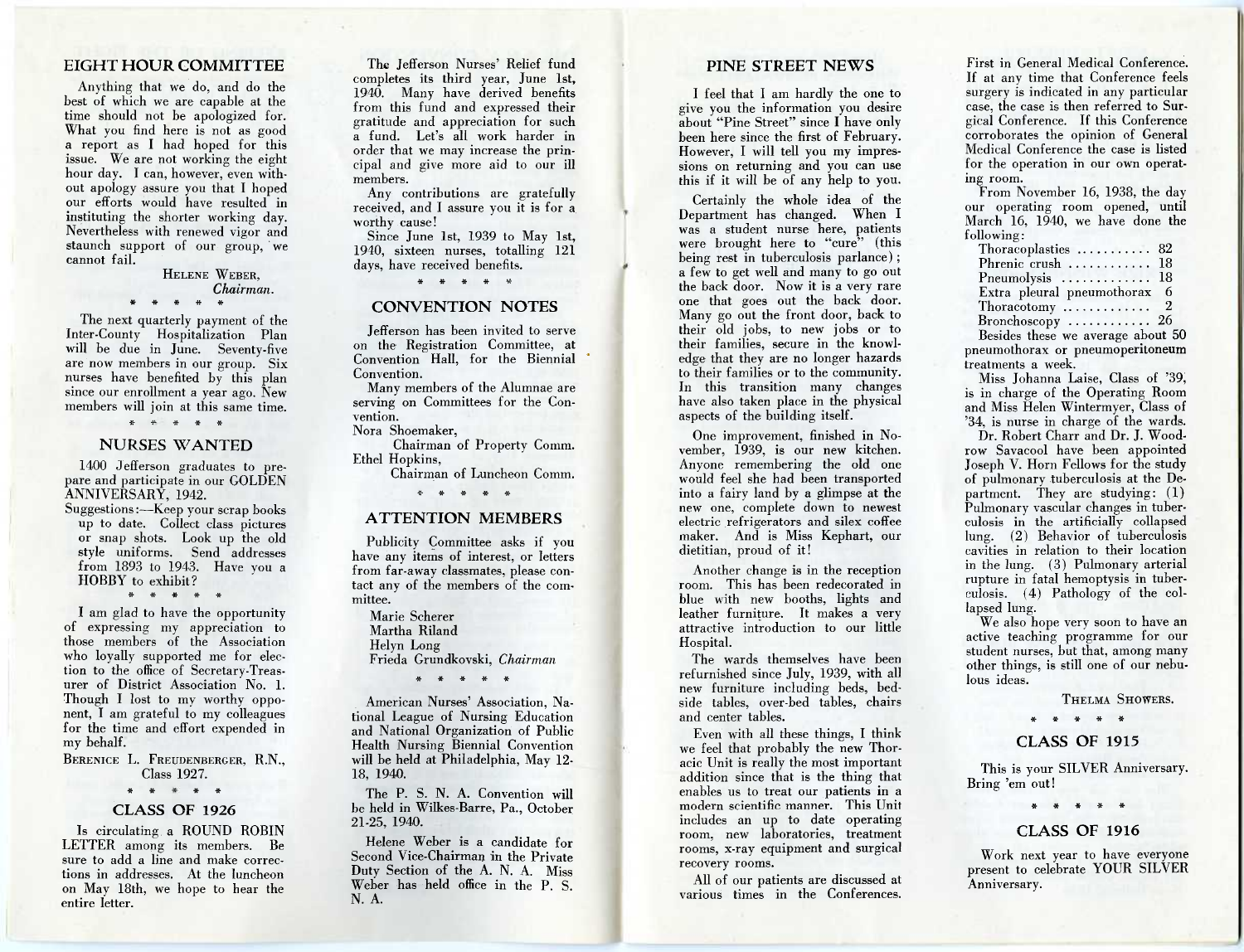# FIFTH ANNIVERSARY

It is five years since the publication of the first Jefferson Nurses' ALUMNAE BULLETIN (the Blue Book). Charlotte Moore Burt, '29, was Chairman of the Publicity Committee. 450 copies were sent. This year our mailing list consists of:

Pennsylvania .......850 copies New York .........100 copies New Jersey  $\dots \dots$  50 copies 32 Other States.....100 copies

\* \* \* \*

# PRIZE WINNERS-1932

For seven consecutive years the Class of 1932, came through with the largest attendance at the Alumnae Day Luncheon. Last year's pink roses were presented by 5 out-of-town classmates to Dorothy Kester who was hospitalized at the time. It is the earnest desire of the class to continue this interest, so we hope all of you will be there this year to make it a 100 percent attendance.

GAIL GONDER WILLARD.

Every luncheon should include a Class celebrating a five-year reunion. Contact your classmates and rally them for a real get-together.

\* \* \* \*

# CLASS OF 1940

This Class is planning to attend the Fiftieth Anniversary 100%.

\* \* \* \*

# OWNERS of SCRAP BOOKS (Hospital and Nurse Clippings)

Your own Alumnae Florence Hawke Evelyn Rowles Fore Veronica Owens Helen Richey Frederick Anne Bergner Jennie Kutz

May we ask you to keep these intact and display for our Golden Anniversary. Are there other Scrap collectors? May we have your clippings?

The Publicity Committee is asking for copies of the Blue Book, 1935; News Bulletin, 1936.

Helene.. Weber was elected one of the Directors of District No. 1, of the P. S. N. S.

The Graduate Nurses' Chorus of Philadelphia will give its Annual Concert on Tuesday, April 23rd, at 8:30 P. M., in Town Hall. In the second part of the program the members will be in costume and will feature the music of Stephen Collins Foster. Our Alumnae members in the chorus are: Dorothy Raubenhold, Gladys Arnold Blue, Frances Wildenger, Clara Luchsinger, Mabel Prevost, Edith Tebbs, Hilda Bell, Florence Heist and Eleanor Henry.

Hannah Griffith Dietrich, '31, is clinic nurse at the Kensington Health Center.

Josephine Bushek, '37, finished her course in Anaesthesia in February. She is now an anaesthetist at Huntington, Pa.

Alma Kreiser Tredick, '28, resides in Panama where her husband has a Navy Position.

On November 27, 1939, a program dedicated to the loving memory of Miss Virginia McCleavy was held at the Nurses' Home. Miss McCleavy passed on November 19, 1939. She had faithfully served as matron of the Nurses' Home since 1907, and all those who entered the portals of Jefferson will long remember Miss McCleavy for her fine character and genteel manner.

 $*$  \*

#### SICK LIST-1939 **and** 1940

Myra Cleo Snyder Marion Brubaker Gertrude Geist Katherine Purcell Mabelle Moore M. Bell Thrasher Margaret Moore Mary A. Bowman Mary McKinstry Irma Lee Hazel Oberdorf Ruth Meyers Marie Meyer Mary Faril Mildred Huber Evelyn Fore Mary Breth Ruth Adams Mary Lamon Fern Nunemaker Olga Dygan Mary Cushen

# A Program of Nursing "INFORMATION PLEASE"

- 1. What is the definition of a nurse as adopted by the Board of the A. N. A.?
- 2. What is the ratio of untrained nurses to private duty nurses in the State of Pennsylvania? How many registered nurses in the State of Pennsylvania?
- 3. Name the hospitals in this district that give tuberculosis nursing as part of the curriculum?
- 4. What well known nurse said  $-$ "For us who nurse, our nursing is a thing in which, unless in it we are making progress every year, every month, every week take my word for it, we are going back?"
- 5. What has registration done for nursing? What has registration failed to

do? How would licensure protect the

public?

- 6. What do the services of the A. N. A. cost the individual nurse? What was the membership of the A. N. A. as of 1939?
- 7. In the Official Bulletin of District No. 1, as of January, 1940, a list of membership and members attending District Meetings, can you give this data?

\* \* \* \* \*

# PRIVATE DUTY SECTION

Regular meetings to be held in September, January, and May in the Amphitheatre, preceding regular Alumnae meetings held the third Friday of each month.

#### OCTOBER, 1939 ELECTION OF OFFICERS

Nana Lee Hopkins, *Chairman*  Estelle Steingerwalt, *Vice-Chairman*  Hazel Oberdorf, *Secretary* 

DECEMBER, 1939 Discussion—Eight Hour Duty

#### MARCH, 1940

Discussion—Social Security It was suggested that a Clinic be established for graduate nurses. Each nurse would have a medical examination yearly for a nominal fee.

# EXCERPTS FROM ALUMNAE MINUTES

- Fifty-one new members from September, 1938 to March 1st, 1940.
- Organization of a P. H. section of the Alumnae Association was voted upon and passed. President to elect Chairman.
- Scholarship fund increased from \$1606. to \$2400.
- Addition of 2 new members to the teaching staff: Miriam Brunner, A.B., R.N. Instructor in Nursing Arts; Kathryn Bestian, A.B., R.N., Instructor in Medical and Surgical Nursing.
- Dance given December 2, \$84.00 given to Relief Fund.
- Private duty section to meet three times yearly instead of monthly.
- Miss Oberdorf sent as representative of the Association to the course given on Parliamentary law.
- Special consideration given to members of long standing in the Association to be referred to the Executive Committee.
- At an Executive meeting held February 6th — the problem of delinquent members was discussed. It was decided that letters be written to each delinquent member. Those doing special duty at the hospital should bring their alumnae card and present it when registering it in an effort to make those working here in good standing with the Association.
- Two copies of the "History of Nursing in Pennsylvania" were purchased by the Association. One was presented to the Student Nurses' Library, the other is in the Alumnae Files in the Office for your enjoyment.
- Ethel Lynch, infirmary nurse at Drexel Institute and a student at the University of Pennsylvania will get her degree in Nursing Education and Public Health within the next year.
- Jean Greenfield, who finished her P. H. Course at University of Pennsylvania last year, has a position with the Ardmore Visiting Nurse Society.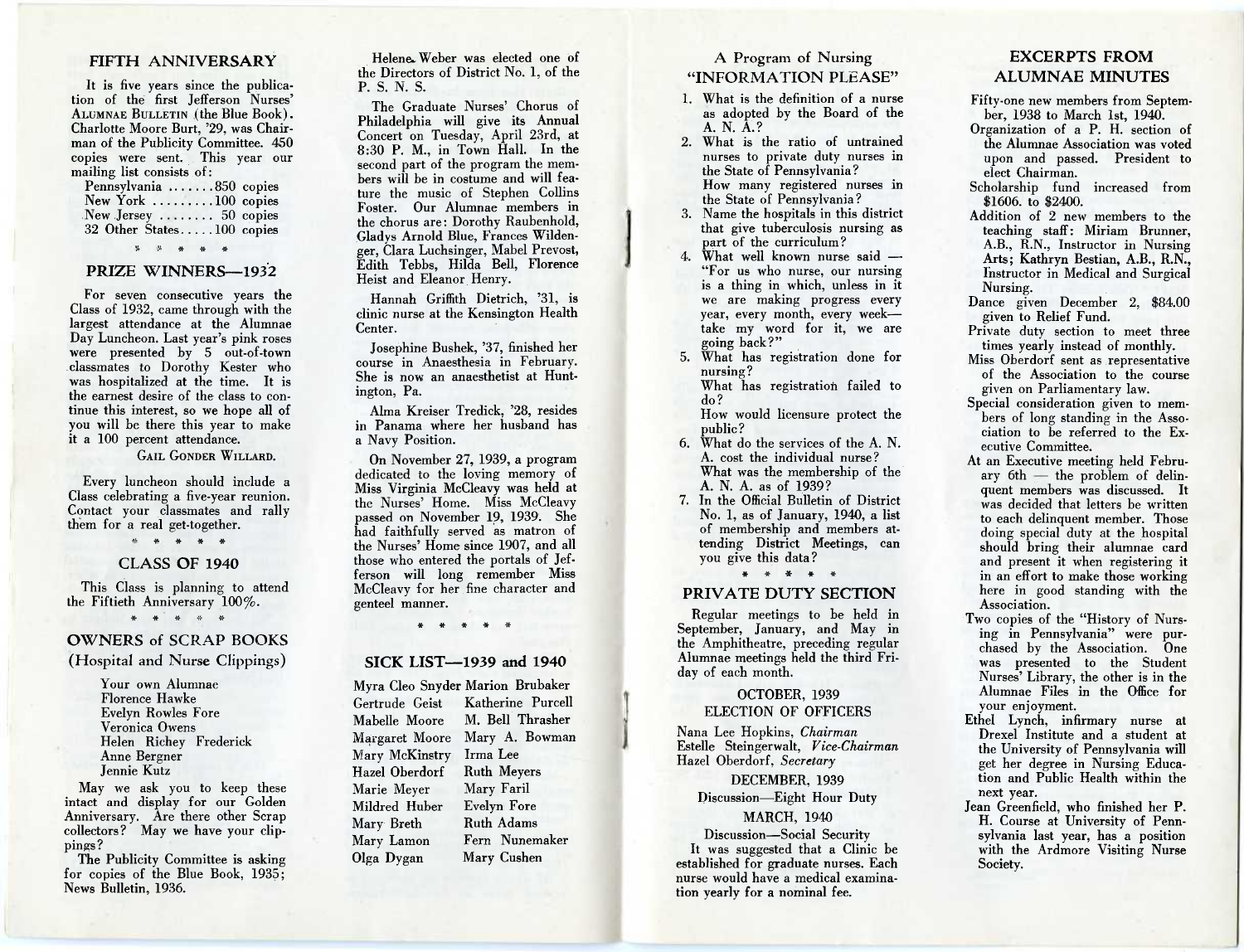The new By-Laws of the Association are now available. Those members who have paid their dues for this year have already received a copy; those who intend to pay their dues will receive a copy upon payment. Others interested in the Association, its rules and regulations, activities and benefits may receive a copy upon request to the Treasurer, Miss Margaret A. Carey, 2130 Locust Street.

A gentle reminder—to pay your dues *before* the Annual Meeting of the Association (third Friday in May). This entitles you to receive "benefits" in case of illness (hospital bill paid for two weeks), provided also, you attend at least three meetings a year. Attendance at meetings, of course, does not apply to non-resident members.

When paying dues to Treasurer, resident members must present the multiple cards (blue this year) required for filing with the Alumnae, District, State and National organizations. Non-resident members are not required to present these cards.

Please remember that if you have not paid your dues to the Association before April 1st, your name cannot be sent to the District and State and you, therefore, will not receive your copy of "Penn Points". Those who pay dues before April 1st and later do not receive "Penn Points", should notify the District Secretary-Treasurer, Miss Henrietta Patrick, at 311 S. Juniper Street, Kingsley 2199.

A word to those who are delinquent in payment of dues: If you feel that you no longer need the benefits of your Alumnae Association, you are earnestly requested to become a paid-up member which will enable you to present your resignation in writing to the Secretary; otherwise, unpaid dues accumulate from year to year. Resignation from the Association will entitle you to become a reinstated member without paying dues from date of resignation to re-instatement.

TREASURER.

# STAFF NEWS

All staff nurses are members of the Organized Staff. The purpose of the organization is to further the education of the members and this is accomplished by monthly programs at which we usually have a guest speaker. The meetings are held the first Monday of each month, beginning in October and continuing until May.

The program for this year has been a very interesting one:

November: Miss Bastian presented slides of some ancient paintings with a complete description of each.

December: Several members of the Senior Class presented their Public Health Projects. The entire Senior Class were our guests.

This also being a holiday month we had a very enjoyable Christmas Party at which Santa gave everyone a gift. Three Student Nurses rendered several musical numbers after which we all sang Christmas Carols around the open fire-place and enjoyed refreshments.

January: A guest speaker presented a short movie and explained the work of the Blue Cross Hospital Organization.

February: Mr. Jennings gave an interesting talk entitled "Out of Today and Yesterday." It pertained to paintings, past and present.

This being the month of snow, a very enjoyable sleighing party was held.

March: We were very fortunate in obtaining a representative from Strawbridge and Clothier Store who spoke on "Fashion Flashes".

April: As planned, a lecture on "History of Silver", by Mr. Fred Cooper, Jeweler, of 113 So. 12th St., Philadelphia, will be given.

May: Our last meeting of the year at which time we have a dinner served to us by Miss Walker and her staff. Officers for the coming year are elected at this time.

# **STAFF NEWS**

Willie Alder is a Senior at the University of Pennsylvania this year.

Fern Nunemaker will complete the course in Nursing Education at University of Pennsylvania in June.

Ethel Hopkins is Vice-President of the Philadelphia League of Nursing Education.

Fern Nunemaker is Chairman of the Program Committee of the League of Nursing Education.

Many of the staff nurses are attending the extension courses of the University of Pennsylvania which are given at the Pennsylvania Hospital, at 8th and Spruce Streets.

The resignation of Miss Mary Cushen, Supervisor of the Chest Department, at 238 Pine Street, was accepted with regret in October, 1939.

Mrs. Lydia B. Cannon succeeded Miss Cushen temporarily.

Miss Thelma Showers, who will soon have her degree in Public Health Nursing from the University of Pennsylvania, reported for duty on February 1, 1940.

 $\frac{1}{2}$   $\frac{1}{2}$   $\frac{1}{2}$   $\frac{1}{2}$ 

Due to the amount of work necessary in keeping the treasurer's books to date, I have been unable to answer letters individually that have come with both resident and nonresident dues. I assure you that your notes have been appreciated and your donations to the Relief Fund gratefully received.

> MARGARET CAREY, *Treasurer.*

#### **PLEASE REMEMBER**

Save your By-Law Book. It is your receipt book and in paying your 1941 dues, please present it with your multiple membership card to the treasurer. Non-Residents do not need multiple membership cards.

# **PERSONALS**

Josephine Miles Dickerson, '26, with Catherine Smulling, '34, entertained 21 members of the Graduate Nurses Study Club in February.

Since there are six Jeff nurses in this vicinity, they hope to get together soon. They would like to have any graduates in the surround. ing towns to join them. Please contact Josephine Dickerson, 123 High Street, State College, Pa.

Viola Steigerwalt Irshick, '20, with her husband and three children will return to their Missionary work in India, on June 24.

\* \* \* \* \*

#### ENGAGEMENTS

Ruth Adams, '34, to Rev. George W. Fritch.

\* \* \* \*

#### MARRIAGES

Maude Kline, '23, to Mr. Samuel Steiner.

Marguerite Malone, '28, to Mr. Earl Peters.

Dorothy Confer, '30, to Mr. Arthur Stevens.

Gail Gonder, '32, to Mr. James Willard.

Marion Hoffman, '34, to Dr. Nathan. iel Miller.

Marion Battin, '35, to Mr. William Howe.

Hazel Greenly, '38, to Dr. Phillip Citta.

Elizabeth Sitgraves, '38, to Richard Eichlein.

Grace Bird, '39, to James Pike, Jr.

\* \* \* \* \*

## **DEATHS**

Lillian Lawrence, '02, in December, 1939, at the Waynesboro Hospital from a heart condition. She was a school nurse for many years.

Florence Fair Fielis, '16, in December, 1939.

Sarah Smith, '96, in December, 1939. Housekeeper at Jefferson for many years.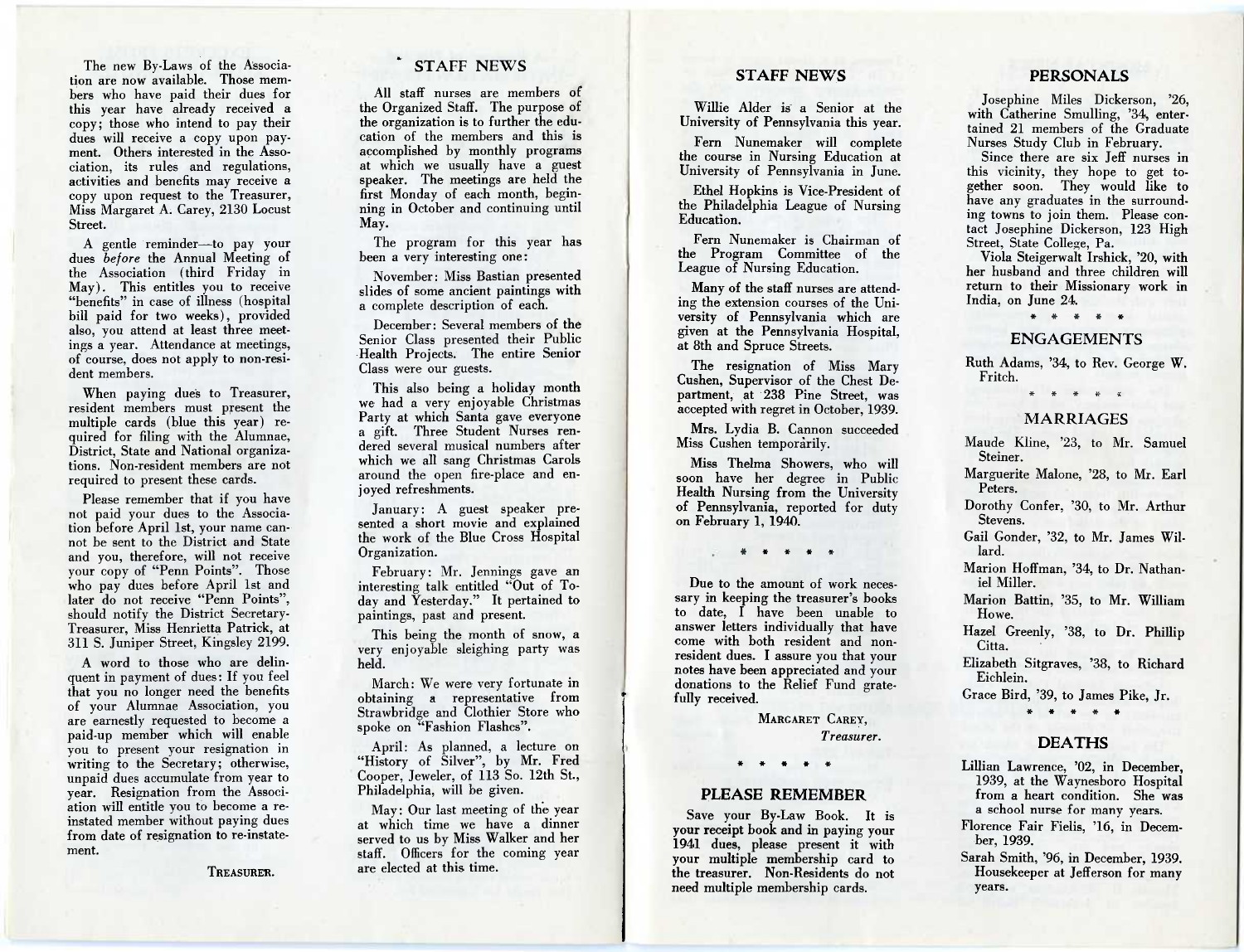#### **HOSPITAL NEWS**

Last January, Mr. Robert P. Hooper, President of Jefferson's Board of Trustees, announced a building improvement program for some of the upper floors of the College. At this writing the work is virtually completed.

Funds for the improvements were appropriated by the Jefferson Medical College Alumni Association. The cost will range between \$100,000 and \$125,000.

Facilities and quarters, long needed, are being erected in connection with the departments of fundamental science — pharmacology, physiology, pathology and bacteriology—and the twelfth floor has been finished for the housing of experimental animals.

The departments of physiology and pharmacology, which have been sharing the fourth floor, have been crippled by lack of space. The latter department is being moved to the seventh floor.

Transferring the animal house to the twelfth floor will permit expansion in the department of bacteriology on the sixth floor.

Research fellowships will be established en the seventh floor with the department of pharmacology. As a result of these new arrangements the research fellowships will be brought into close contact with the departments of fundamental science, and close coordination between the research fellow and the experienced worker will be made possible.

Jefferson Medical College, Philadelphia, will have facilities unequaled anywhere in the world for exhaustive study of diseases of the blood.

The facilities, some of which are already actualities, are being made possible by a foundation in memory of the late Charlotte Drake Martinez Cardeza, who for many years was well known in Philadelphia and other cities for her work in the fields of charity and art. She died last August. First information regarding' the foundation came from her son, Thomas D. M. Cardeza, who is a member of Jefferson's Board of Trustees, at a dinner given in honor of Dr. Franklin R. Miller, who recently became associated with the College and the Hospital as assistant director of the division of hematology and assistant professor of medicine. Dr. Miller came here from Western Reserve University where he gained a national reputation for his research work in diseases of the blood, notably leukemia.

"The scope of the foundation," said Dr. Harold W. Jones, director of the division, "will be of such magnitude that its counterpart will not be found in any other part of the world. Two laboratories, for clinical and experimental work, and a department for biologic photography have already been set up and fully equipped. Plans now are in progress for the development of a complete transfusion unit for clinical and experimental work in all phases of transfusion and intravenous medication."

#### **BALLOT FOR OFFICERS**  ELECTION, MAY 17, 1940 ANNUAL MEETING

PRESIDENT

Berenice Freudenberger, *Secretary*  Marie Scherer .......Supervisor Martha Riland *......Private Duty* 1st VICE-PRESIDENT

Ethel Hunt........Private Duty Elizabeth Piersol ....Supervisor Clara Gerber Hardy . *Private Duty*  2nd VICE-PRESIDENT

Jeanette Wolfe......Private Duty Charlotte Davenport . . *Supervisor*  Dorothy Bulette.....Private Duty **SECRETARY** 

Lydia Yerkes .......Supervisor Margaret Taylor. .. . *Private Duty*  ASSISTANT SECRETARY

Mildred Botz....... Private Duty Viola Fok *Supervisor* 

TREASURER

Margaret Carey.....Private Duty EXECUTIVE COMMITTEE

Nora Shoemaker,

*Director of Nurses*  Emma Gillespie ......Supervisor Helene Weber ......*Private Duty* Marjorie Workinger,

*0. R. Teacher*  Eliz. Howe Frowert......*Inactive* Lydia Black Cannon . *Private Duty* 

# **RECENT BIRTHS**

Nora Smith Fry, '25, a daughter. Dorothy Confer Stevens, '30, a daughter.

Eleanor Finn Stewart, '26, a daughter.

Josephine Miles Dickerson, '26, a son.

Margaret Thomas Newhall, '26, a daughter.

Adele Gustitis Ruppersburg, '26, a son.

Virginia Emmert Leo, '31, a son. Emma Felker Reinhart, '32, a daughter.

Jane Manewal Ezell, '29, a son. Catherine Dewitt Smith, '29, a son. Irene Wentzell Aslow, '39, a son. Margaret MacFarland Semisch, '36, a son.

Esther Patton Benner, '35, a daughter. Eleanor Farber Brosius, '36, a daughter.

Alma Andrews Johnson, '32, a daughter.

*"Inasmuch as ye have done it to one of the least of these, my brethren, ye have done it unto me".* MATTHEW  $25:40.$ 

On behalf of the Needlework Guild of America, I want to thank, through this BULLETIN, those nurses who so kindly gave, that others less fortunate, might be warmly and comfortably clad.

> JENNIE E. KUTZ, *Westminster.*

12. **12. 12. 12.** 12.

your application blank.

The *Public Health. Section* will be duly organized during the coming year. Your names are requested.

**9P . \* \* \*** 

The *Clara Melville Scholarship Fund* is growing. May we look forward to your contributions on May 18th, *Class Day Reunion Luncheon?*  You may contact the Alumnae Treasurer at any time.

\* \* \* \* \*

An enjoyable *Benefit Card Party*  was held at 1010 Spruce Street, on April 4th. The proceeds have been added to the Relief Fund.

Cut out and send to: Miss Margaret A. Carey, Treasurer, 2130 Locust Street, Philadelphia.

# **PLEASE CHANGE MY ADDRESS**

If you know of any graduate who does not receive a BULLETIN or Annual Luncheon Notice, please notify one of the Officers.

# **LEST YOU FORGET!**

You are reminded to attend all District meetings as well as Alumnae meetings. Taking an active part will keep you informed of all activities in the various organizations.

We wish to have every Graduate become an Alumnus: Resident, Non-Resident, Associate. Please send for

\* \*